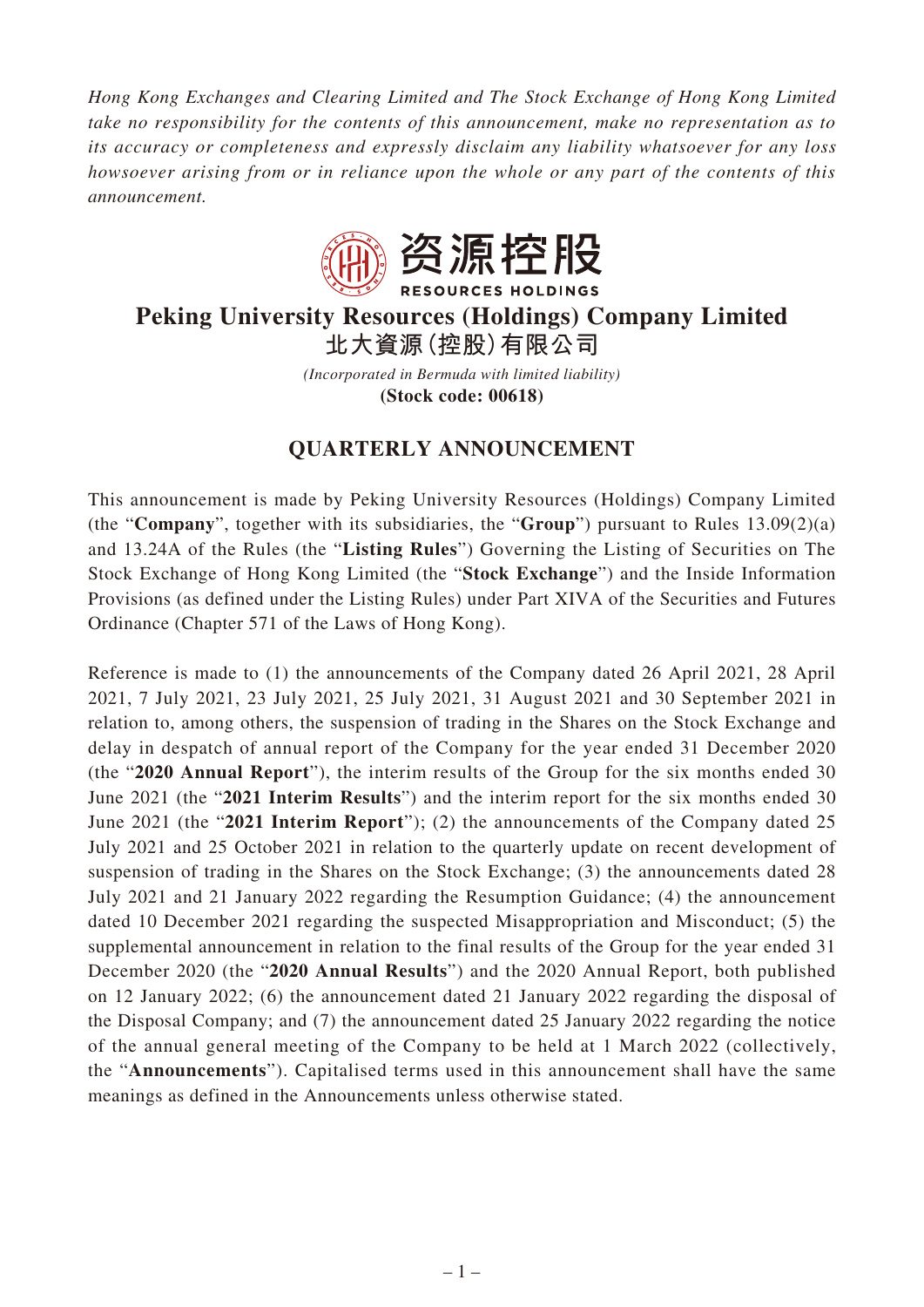# **UPDATE ON RESUMPTION PROGRESS**

As disclosed in the Company's announcements dated 28 July 2021 and 21 January 2022, the Stock Exchange has set out the Resumption Guidance for the Company. The Company has continuously been making effort to fulfil the Resumption Guidance, and the Board wishes to update the Shareholders and investors of the Company the progress of resumption as follows:

# **Publish the revised consolidated financial statements of the Company for the year ended 31 December 2020 and address any audit modifications**

On 12 January 2022, the Company has published a supplemental announcement in relation to the 2020 Annual Results and the 2020 Annual Report.

The annual general meeting will be convened on 1 March 2022 in which the Board will cause the audited consolidated financial statements of the Group for the year ended 31 December 2020 to be laid before the Shareholders for their consideration. Notice of annual general meeting together with the circular have been despatched to the Shareholders on 25 January 2022.

The auditor of the Company, stated in its independent auditor's report set out in the 2020 Annual Report that they are unable to form an opinion on the consolidated financial statements of the Group on the basis of (i) multiple uncertainties relating to going concern; and (ii) the uncertainties relating to an amount due to Resources Group and its subsidiaries (the "**Disclaimer of Opinion**").

The Company had taken and intends to continue to implement measures to address the Disclaimer of Opinion to the effect that no Disclaimer of Opinion will be made in the forthcoming audited financial statements of the Company for the 15-month period from 1 January 2021 to 31 March 2022. In particular, on 21 January 2022, the Company, as vendor, and the Purchaser, as purchaser, entered into the Sale and Purchase Agreement, pursuant to which the Company has conditionally agreed to sell, and the Purchaser has conditionally agreed to acquire, the entire issued share capital of the Disposal Company. The aforesaid amount due to Resources Group represents the amount owed by the Disposal Group to Resources Group. Following completion of the Disposal, the financial results of the Disposal Group will be deconsolidated from the Group, thereby reducing the uncertainties on the Company's financial statement caused by the disputes over the amount due to Resources Group.

### **Publication of all the outstanding financial results of the Company**

Due to the delay in despatch of the 2020 Annual Report, the progress of the preparation, finalisation and publication of the 2021 Interim Results and the 2021 Interim Report is also affected. The Company is in the course of preparing the outstanding financial results and shall use its best endeavours to finalise and publish the relevant outstanding financial results in due course.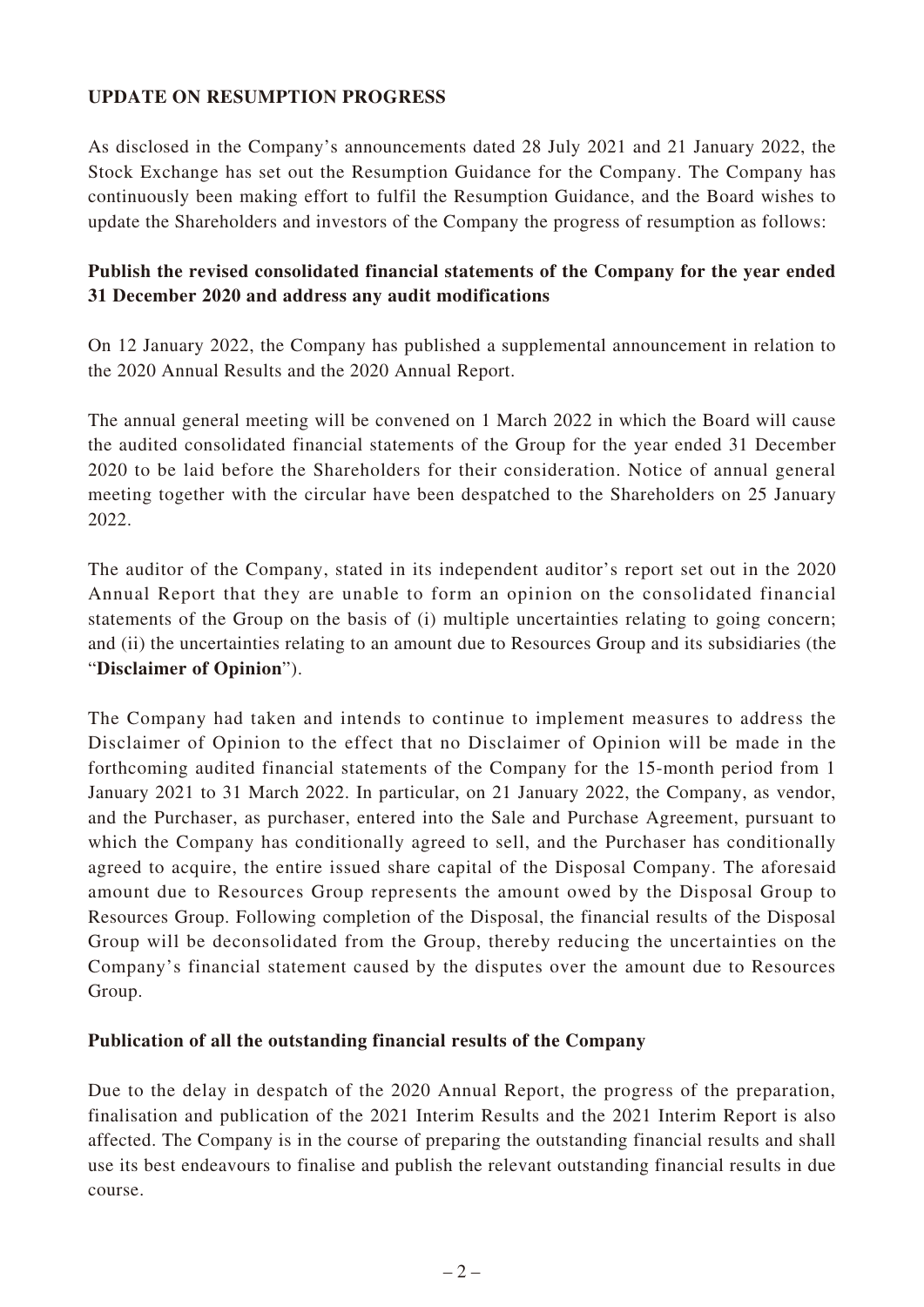# **Independent investigation into the Misappropriation and Misconduct**

The Company is in the process of considering candidates of independent adviser to conduct an independent investigation into the Misappropriation and Misconduct and will update the Shareholders and potential investors of the Company on, among others, the progress of the independent investigation as and when appropriate.

## **Independent internal control review**

The Company has engaged an external internal control consultant firm to conduct an independent internal control review to assess the effectiveness of the overall internal control system of the Group and to provide recommendations for the improvement and enhancement of the internal control system and procedures. As at the date hereof, the internal control review is still on going. Pursuant to current work progress, it is expected that the preliminary internal control report will be available by 31 March 2022. The Company will update the Shareholders and potential investors of the Company on, among others, the progress of the internal control review as and when appropriate.

### **Resumption status**

As at the date of this announcement, the Company is working closely with its professional advisers and considering all appropriate steps to fulfil the Resumption Guidance. Further announcements will be made by the Company to update the Shareholders and potential investors of the Company on, among others, the progress of its resumption plan as and when appropriate.

### **UPDATE ON THE BUSINESS OPERATIONS OF THE GROUP**

The Group is principally engaged in the distribution of information products, property development and property investment businesses. Notwithstanding the suspension of trading in the Shares, the Group has been carrying on its businesses as usual. There have been no major changes on the business operations of the Group during the period of the suspension of trading in the Shares on the Stock Exchange.

### **CONTINUED SUSPENSION OF TRADING**

At the request of the Company, trading in the Shares on the Stock Exchange was suspended from 9:00 a.m. on 26 April 2021 and will remain suspended until further notice.

The Company will publish further announcement(s) and quarterly updates to keep its Shareholders and potential investors informed of the latest resumption progress and other update and development of the Company as and when appropriate.